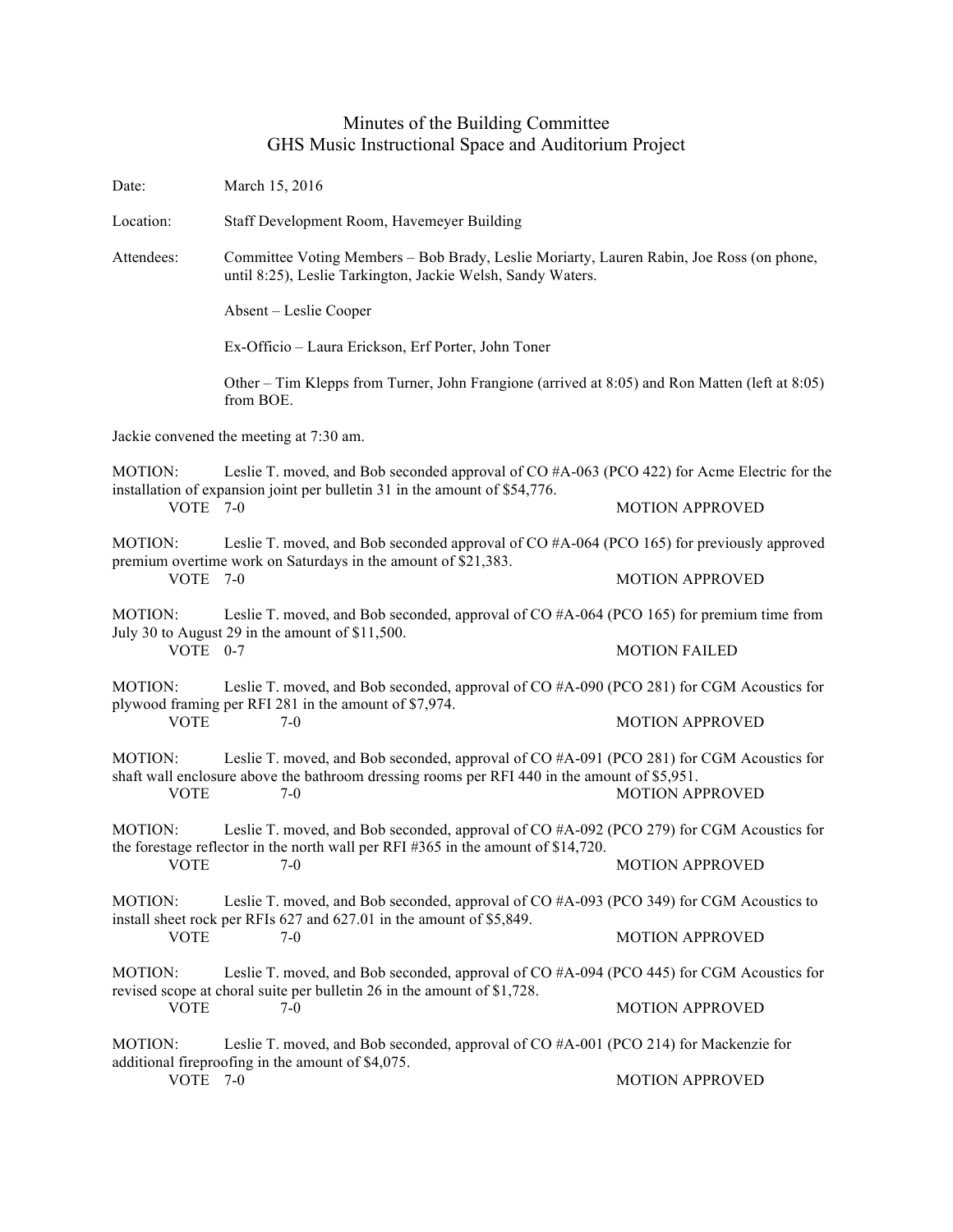| MOTION:                    | Leslie T. moved, and Bob seconded, approval of CO $#A-002$ (PCO 302) for Millwork One for<br>added millwork trim in the amount of \$13,260.                                         |                        |
|----------------------------|-------------------------------------------------------------------------------------------------------------------------------------------------------------------------------------|------------------------|
| <b>VOTE 7-0</b>            |                                                                                                                                                                                     | <b>MOTION APPROVED</b> |
| MOTION:<br>VOTE $7-0$      | Leslie T. moved, and Bob seconded, approval of CO #A-009 (PCO 422) for Northeast Fire<br>Protection for an expansion joint per bulletin #31 in the amount of \$11,617.              |                        |
|                            |                                                                                                                                                                                     | <b>MOTION APPROVED</b> |
| <b>MOTION:</b>             | Leslie T. moved, and Bob seconded, approval of CO #A-010 (PCO 486) for Northeast Fire<br>Protection for emergency service related to a water leak in the amount of \$872.           |                        |
| VOTE $7-0$                 |                                                                                                                                                                                     | <b>MOTION APPROVED</b> |
| MOTION:<br><b>VOTE</b> 7-0 | Leslie T. moved, and Bob seconded, approval of CO #A-007 (PCO 455) for Norwalk Glass to<br>wrap steel tube at vestibule per RFI 622.01 in the amount of \$1,455.                    |                        |
|                            |                                                                                                                                                                                     | <b>MOTION APPROVED</b> |
| MOTION:                    | Leslie T. moved, and Bob seconded, approval of CO #A-009 (PCO 479) for Standard Demolition<br>for premium time for demolition in the amount of \$1,430.<br>VOTE 6-0-1 (Joe opposed) |                        |
|                            |                                                                                                                                                                                     | <b>MOTION APPROVED</b> |
|                            |                                                                                                                                                                                     |                        |
| MOTION:                    | Leslie T. moved, and Bob seconded, approval of CO #A-017 (PCO 209) for Silktown Roofing for                                                                                         |                        |
| VOTE 7-0                   | roof patch for deleted roof hatch per RFI 110.1 in the amount of \$4,075.                                                                                                           | <b>MOTION APPROVED</b> |
| <b>MOTION:</b>             | Leslie T. moved, and Bob seconded, approval of CO #A-018 (PCO 452) for Silktown Roofing for                                                                                         |                        |
| VOTE 7-0                   | scupper revisions per RFI 332 in the amount of \$7,647.                                                                                                                             | <b>MOTION APPROVED</b> |
| MOTION:                    | Leslie T. moved, and Bob seconded, approval of CO #D-059 (PCO 267) for US Steel, a credit, for                                                                                      |                        |
| $VOTE$ 7-0                 | light ribbon revisions in the amount of \$5,226.                                                                                                                                    | <b>MOTION APPROVED</b> |
| MOTION:                    | Leslie T. moved, and Bob seconded, approval of CO #A-060 (PCO 285) for US Steel for Z plate<br>and steel rework per bulletin 13 in the amount of \$2,504.                           |                        |

There was a discussion about the closeout package for AMEC.

Tim also updated the committee on the following issues:

- Programming of theatrical lighting interlocks. Work scheduled for April 11.
- Repair of AHU-1 hot water supply leak. Cost to be issued to Ferguson. Perkins and Will and CES have not yet responded to Turner's request on March 3 about how to prevent recurrence.
- Standard Demolition claim resolution<br>• Phase 1 status issues remaining:
- Phase 1 status issues remaining:
	- o AHU-1 balancing
	- o Punchlist
	- o Water leak in prop storage room
- Phase 2 status
- Phase 3 status

Anticipated date to receive temporary occupancy (TCO) is the end of August. Most of phase 2 and 3 will be in finish work by the end of July. The corridor work is necessary for obtaining the TCO, and completion has to be done in the summer after school recesses for the summer.

MOTION: Leslie T. moved, and Bob seconded, approval of the minutes of the March 1 meeting. VOTE 6-0 MOTION APPROVED